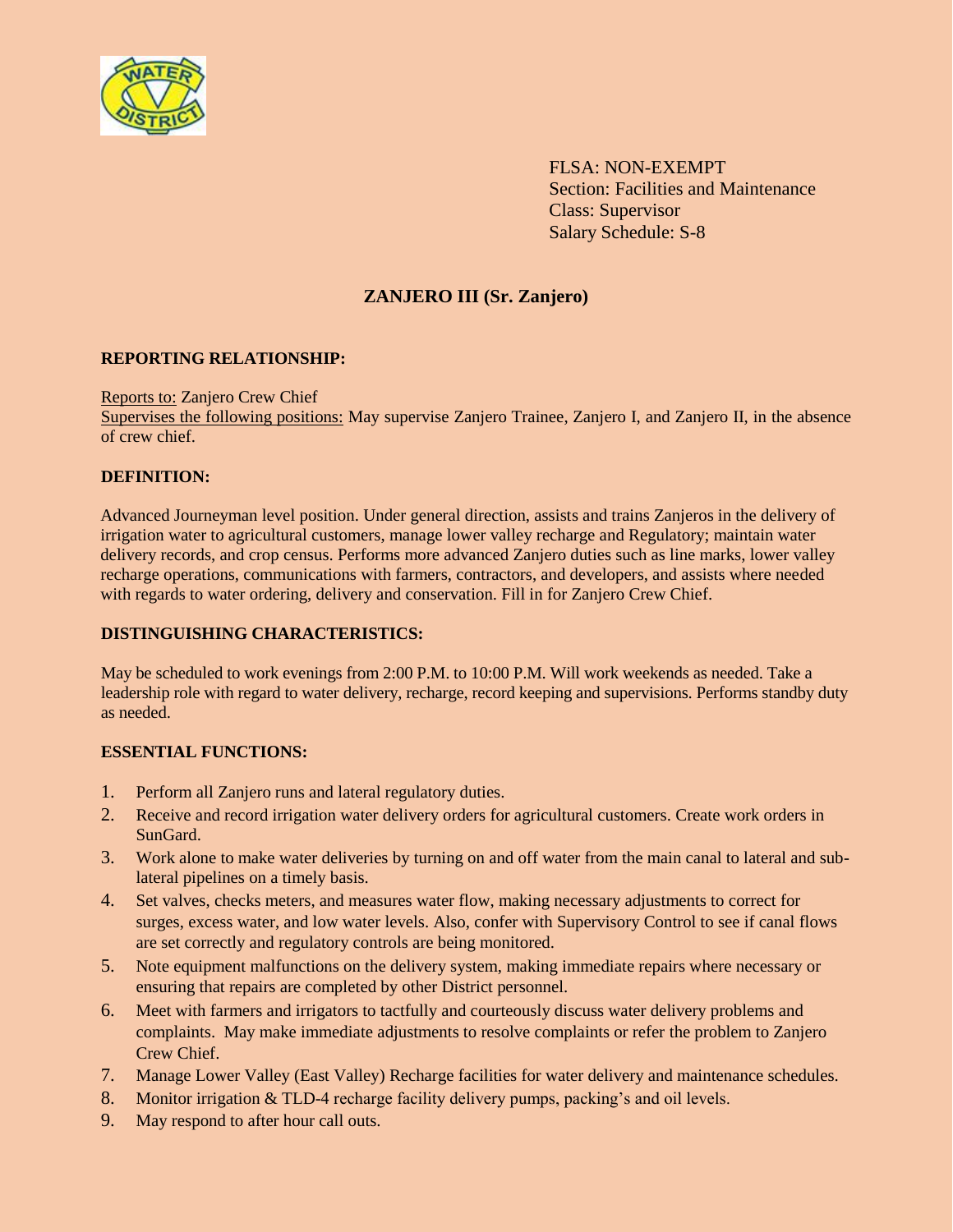Zanjero III Page 2 of 4

- 10. Accurately checks and updates delivery records on computer on a daily basis for meters and water users within a delivery area.
- 11. Send out re-checks for reads through Mobile Data Terminals.
- 12. Take a periodic crop census and maintains up-to-date information to anticipate future water delivery needs.
- 13. Conduct knowledge assessment proficiencies and performance evaluations for all Runs.
- 14. May Substitute for the Crew Chief in his absence. May be assigned different Zanjero II duties such as monitoring recharge facilities and perform all ordering and downloading procedures.
- 15. Perform relief work on all Zanjero runs.
- 16. Direct in the regulatory reduction.
- 17. Perform investigative work for claims on incident occurrences. Monitors and analyzes the irrigation canal and distribution system through SCADA and field investigations to ensure that District personnel and customers practice rigorous water conservation measures in the delivery and use of water.
- 18. Regularly monitors for tail water, documents incidents of water waste, and drafts letters to send to confirmed offenders.
- 19. Assist with mark and locates on irrigation lines, drains, and structures for construction and development purposes.
- 20. Perform other related duties and responsibilities as directed.

# **MINIMUM QUALIFICATIONS:**

License or Certificates: Valid California Operators license issued by the Department of Motor Vehicles. Department of Motor Vehicles driving record may influence employment or classification. Possession of Department of Health Services Distribution II and Water Efficiency Grade I certificates are highly desired.

## Education:

High School diploma or equivalent.

## Experience:

Three (3) years of increasingly responsible experience within the Zanjero Department.

- Knowledge of: Basic Principles of hydrography related to irrigation water distribution, canal systems, and lateral systems
	- Knowledge of local agricultural crop characteristics, weather conditions, and water needs
	- Principles of computerized control systems and SCADA
	- Principles of operation of the irrigation system, tool and equipment usage, knowledge or area maps, plats, and geographical locations
	- Safety procedures, District policies, practices and regulations
	- Principles of supervision and training
	- District regulations, policies, and procedures
	- Microsoft Word, Excel, Outlook and SunGard
	- In-depth operational understanding of all six Runs, and the locations of their related appurtenances and facilities

- Abilities: Communicate effectively with others
	- Use tools and equipment in a safe manner
	- Follow and comprehend written and oral directions
	- Work cooperatively with others